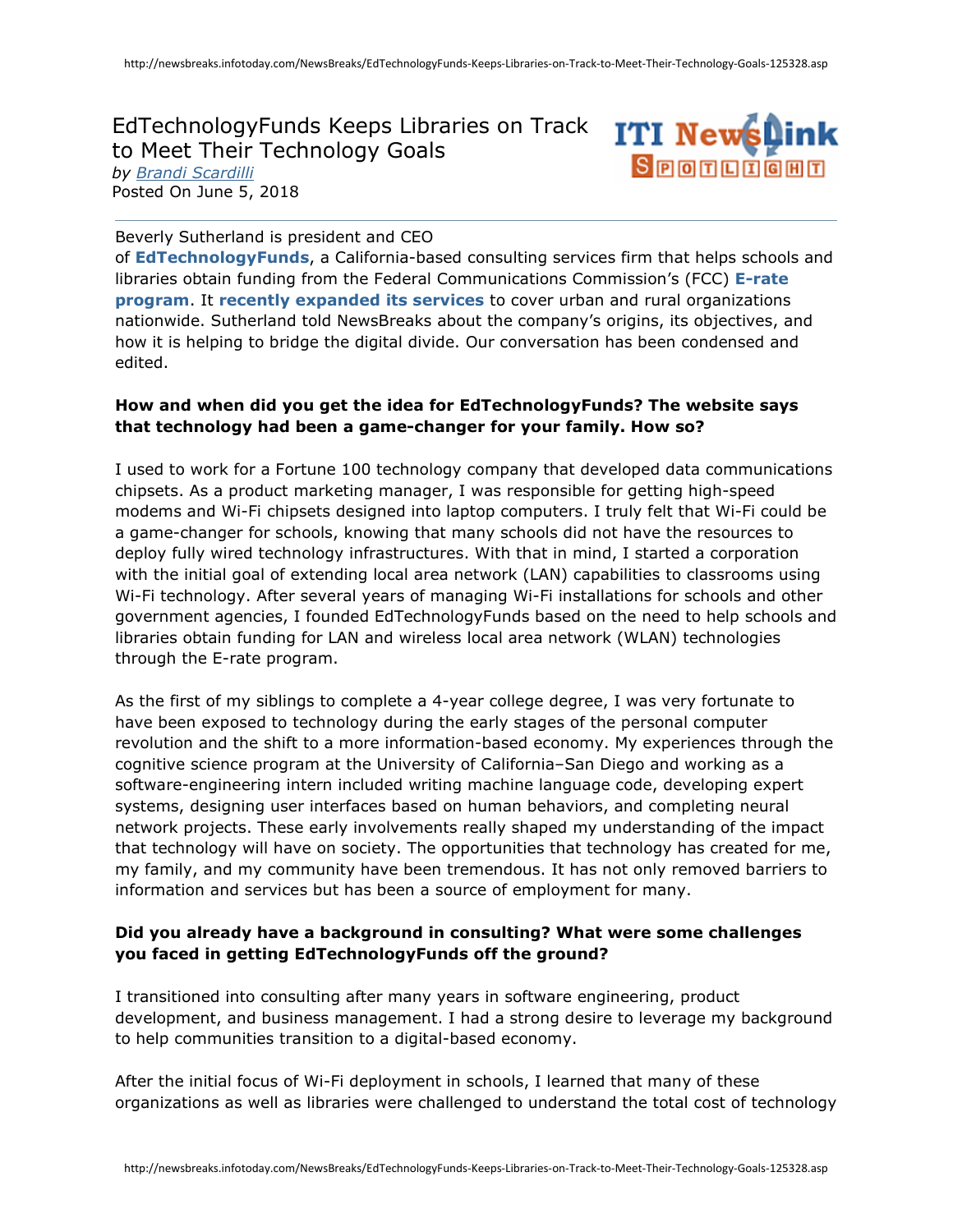ownership. We overcame the traditional hurdles of starting a new business at EdTechnologyFunds by educating our existing and prospective clients on how technology can reduce operational expenses while at the same time offering students and community members access to best-in-class technology.

# **Your staffers have experience with the E-rate program as well as K–12 technologies. What do you look for when hiring? How would you characterize your current team?**

EdTechnologyFunds comprises individuals who really understand the transformative power that technology can have on students and communities. Hence, in addition to having great skills in whatever area of need that we have, I look for people who have a passion for applying what they know to help society in general and our clients in particular.

### **EdTechnologyFunds has expanded its services across the U.S. What enabled this?**

Expanding our knowledge of how to maximize E-rate funding to urban and rural libraries nationwide was a natural progression for us. Based on our experiences and successes with libraries in California, we learned how well-designed technology infrastructures can positively impact patron programming and services. For the past 3 years, we have been a leading E-rate consultancy for LAN/WLAN equipment funding for libraries, enabling them to upgrade their network infrastructures to support technologies such as virtual/augmented reality, Internet of Things devices, radio frequency identification (RFID), automated checkout systems, and more. We've also been working as a technical consultant to the California Broadband Grant, where we've helped almost half of the state's 1,119 library branches upgrade to 1Gbps broadband. These experiences have given us a deep understanding of the challenges libraries face, as well as the knowledge to overcome them.

## **How do schools and libraries know when it's time to hire you? What is the process like to bring your expertise into their organization?**

Many schools and libraries know there is funding through the E-rate program to help them support new technologies. The process to obtain the funding, however, can be long, difficult, and overwhelming, especially for schools and libraries with limited personnel resources. Hence, many organizations hire us to manage the entire process and to help them maximize the E-rate program benefits.

Our process is simple. The first step is to understand their operational and programming needs. Once we have that, we develop a multiyear strategy to help them obtain and maximize their funding resources.

**EdTechnologyFunds' website says that the company "differentiates itself by offering comprehensive support services. Our goal is not just to manage the process of getting funds but to help schools efficiently deploy and utilize technology resources." Can you talk about why being a full-service organization**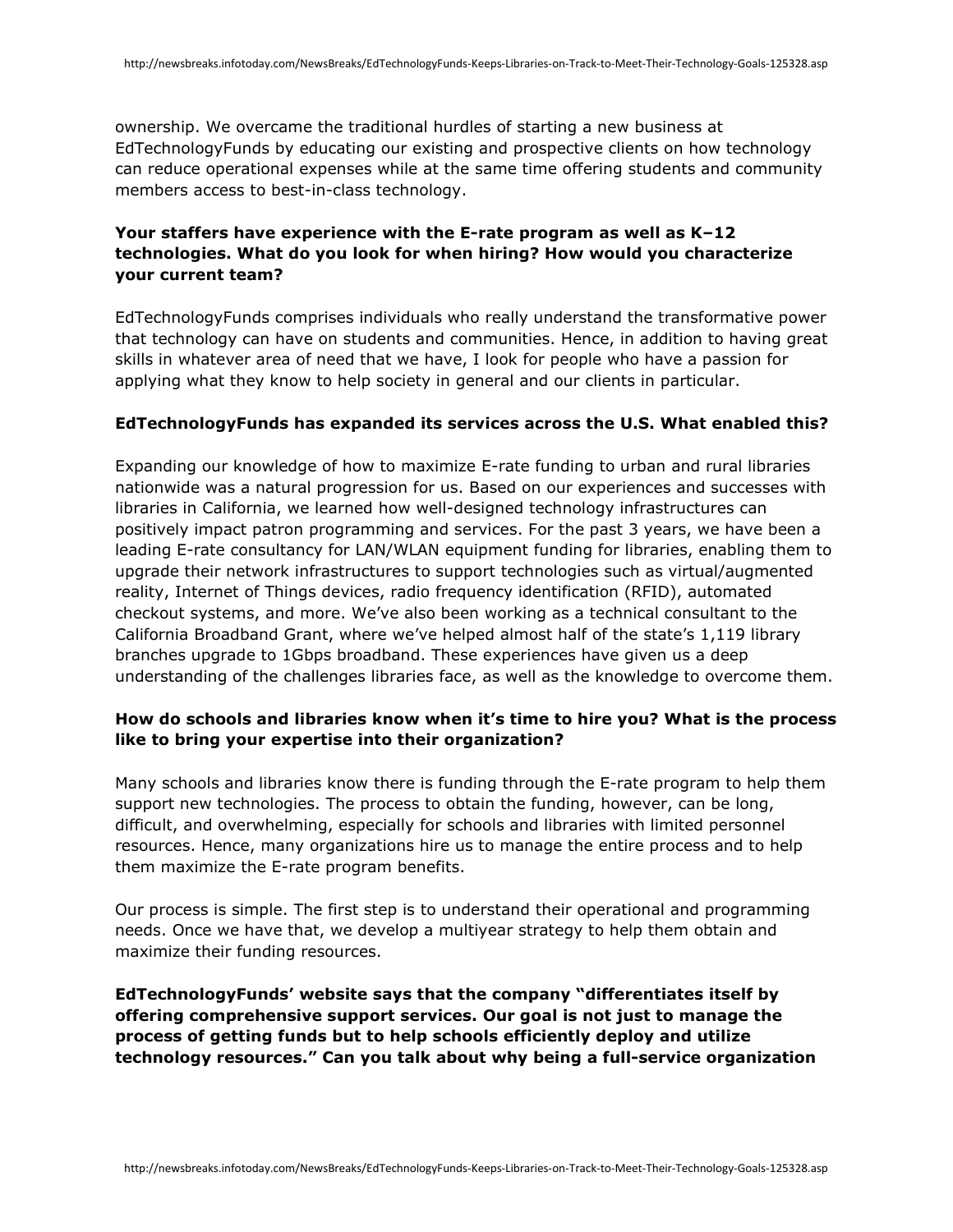### **was important, and in general, what steps you take to help libraries get funding for their technology goals?**

We work with our clients to identify their technology-based programming and operational goals over the next few years. With that understanding, we develop a strategy to help them leverage E-rate as well as any matching funding. We then manage the E-rate application process from start to finish, including advising on Children's Internet Protection Act and safety compliance, FCC form filings, managing the competitive bidding process, providing support for reviews and audits, reconciling payments and invoices, and retaining documentation per the FCC 10-year document retention policy. Our services also include Erate project management to help clients deploy technology on time and ensure that installations are in compliance with USAC (Universal Service Administrative Co.) guidelines.

# **The website lists three areas of services: [E-rate consulting services,](http://edtechnologyfunds.com/e-rate-services-overview/e-rate-consulting-services/) [E-rate RFP](http://edtechnologyfunds.com/e-rate-services-overview/e-rate-rfp-development/)  [development,](http://edtechnologyfunds.com/e-rate-services-overview/e-rate-rfp-development/) and [E-rate project management.](http://edtechnologyfunds.com/e-rate-services-overview/e-rate-project-management/) Can you talk about why each one is important to offer?**

- E-rate consulting services: We offer E-rate consulting services to help schools and libraries secure the funding they need to upgrade their network infrastructures and upgrade their Wi-Fi capabilities. Many of our clients have limited resources to deal with the E-rate process, so we manage it on their behalf. This way, they don't miss their opportunity to secure the funding necessary to address their students' or patrons' needs.
- RFP development: RFP development is oftentimes a part of the E-rate application process. Since we work with a wide range of schools and libraries, we are able to integrate best-in-class specifications into the RFPs that we prepare to ensure a fair and efficient competitive bidding process.
- E-rate project management: Obtaining the E-rate funding is only half of the battle. Once the funding is available, schools and libraries need to allocate that funding to help them meet their goals while making sure they are in compliance with USAC guidelines. Many schools and libraries have limited staffing resources, so we offer project management to make sure libraries and schools are able to upgrade their network infrastructures and support new technologies for their patrons.

## **How different is EdTechnologyFunds' approach to helping school versus public libraries?**

Schools and libraries will have different programming needs, so their infrastructure upgrades have to be planned with that in mind. For example, a school district looking to deploy thousands of notebook laptops to students will require a different infrastructure than a library looking to install automated checkout kiosks. Schools and libraries may also differ in their onboarding and approval processes. For example, many libraries may have to go through a lengthy board approval process.